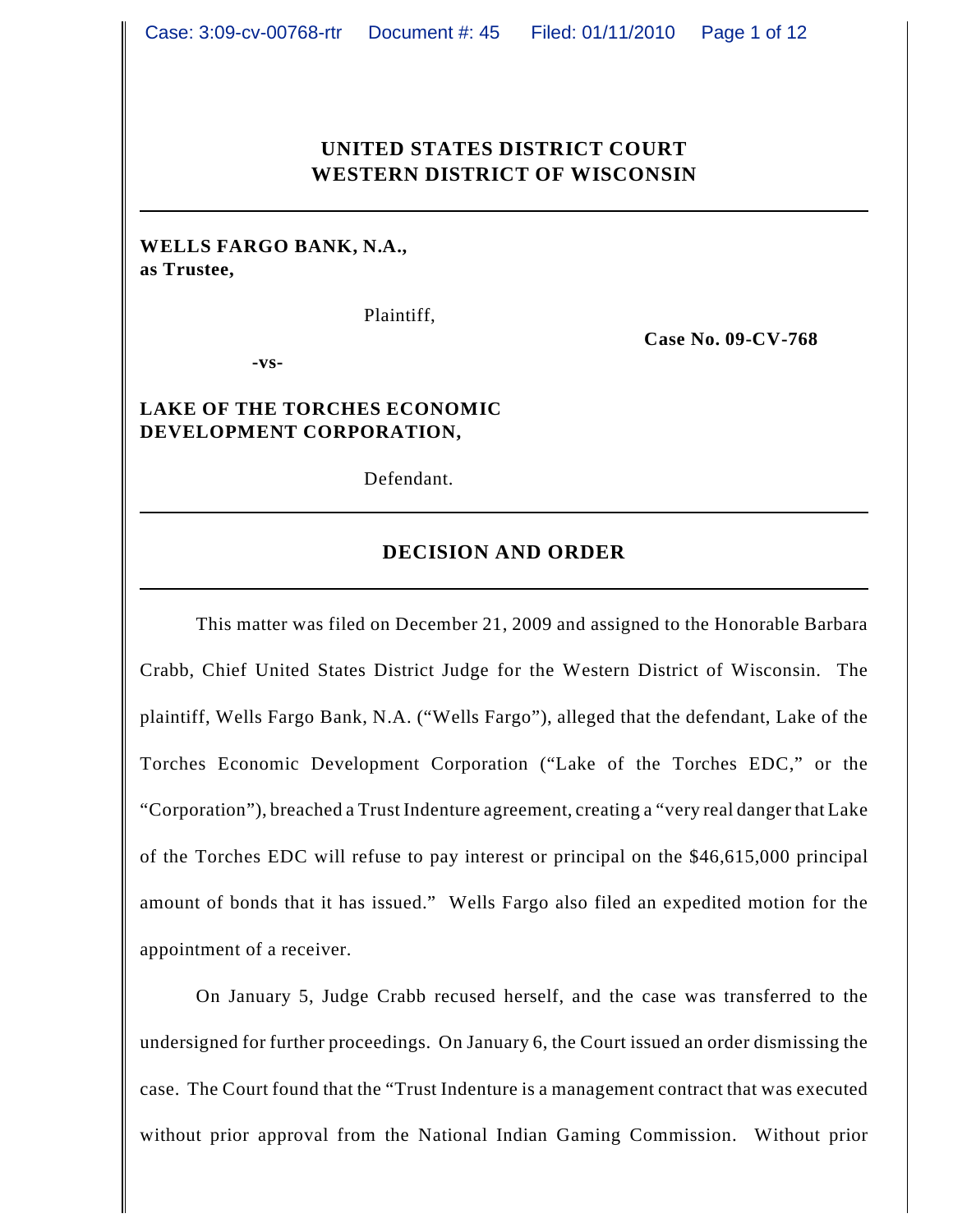approval, the entire contract is void *ab initio*" (internal citations omitted). The Court indicated that a written opinion would follow, which is issued herein.

## **BACKGROUND**

Wells Fargo is a national banking association with trust powers, with its principal place of business in Sioux Falls, South Dakota. Well Fargo's Corporate Trust Division has its principal place of business in Minneapolis, Minnesota. The Lake of the Torches EDC is a corporation chartered by the Lac du Flambeau Band of Lake Superior Chippewa Indians (the Tribe).

Lake of the Torches EDC is a single purpose, wholly-owned entity of the Tribe, established under tribal law in Wisconsin to own and operate the Lake of the Torches Resort Casino (the "Casino Facility"). Several years ago, the Tribe sought to expand its revenue base by participating in a project to build a riverboat casino, hotel and bed-and-breakfast in Natchez, Mississippi called the Grand Soleil Project. In order to refinance and consolidate certain Lake of the Torches EDC debt associated with the operation of the Casino Facility, and also to fund participation in the Grand Soleil Project, the Corporation issued bonds and entered into a Trust Indenture with Wells Fargo on January 1, 2008. Saybrook Capital LLC ("Saybrook") is the sole holder of Lake of the Torches EDC bonds under the Trust Indenture.

Unfortunately, the Grand Soleil Project has been plagued by problems since it began and is still not operational. The Tribe struggled to make bond payments and was forced to reduce or eliminate many programs that are important to the health and welfare of the Tribal members. The failure of the Grand Soleil Project to materialize exacerbated the economic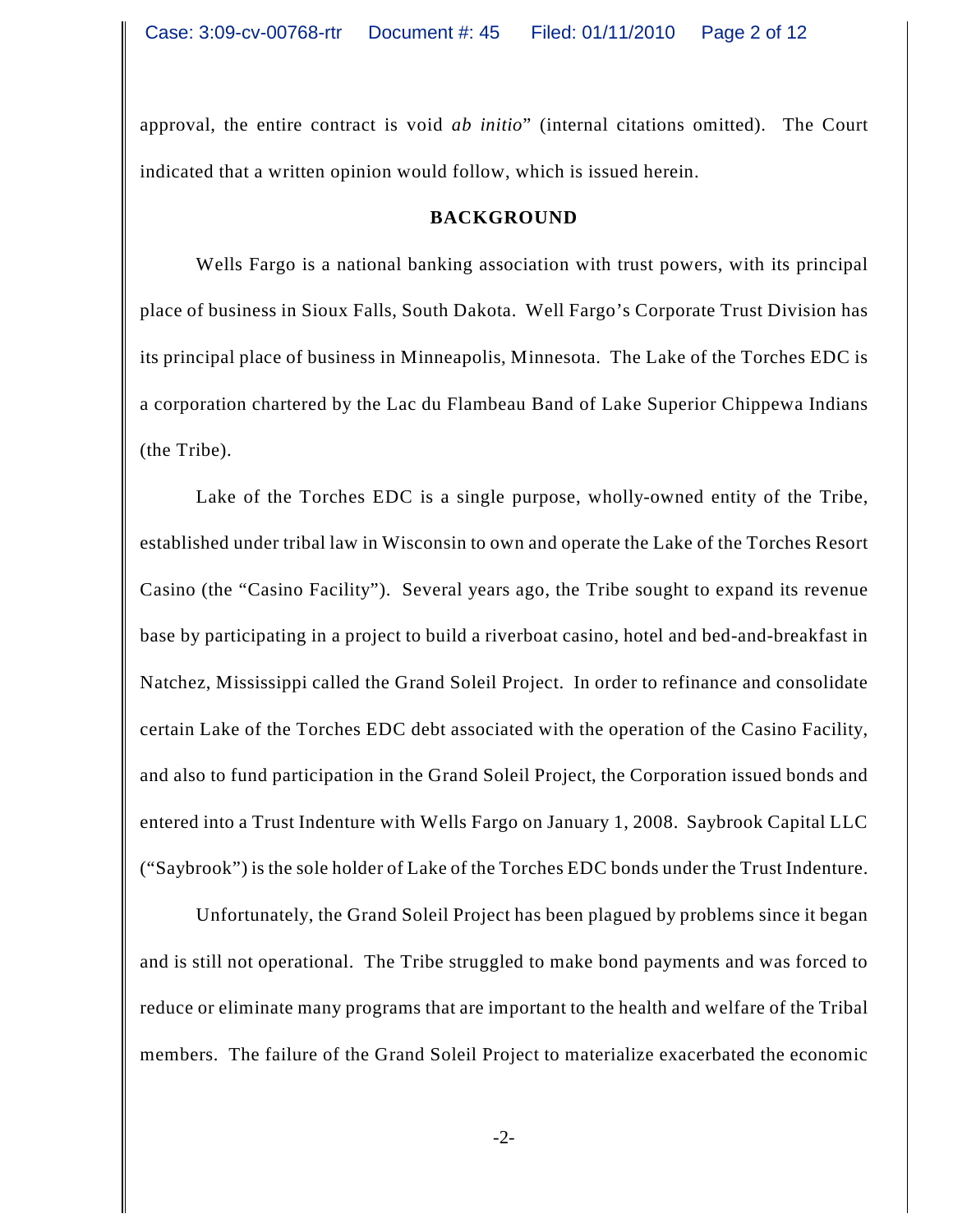stress caused by the Bonds. The expected revenue from the project was intended to fund repayment of the Bonds.

Under the Trust Indenture, the Trustee (Wells Fargo) has an obligation in the event of default or breach to "enforce[] . . . its rights and the rights of the Bondholders as due diligence, prudence and care would require and to pursue the same with like diligence, prudence and care." The Trust Indenture was intended to give the Trustee oversight of Lake of the Torches EDC funds relating to its Casino Facility operations.

The Trust Indenture requires mandatory daily deposits of Lake of the Torches EDC funds relating to its Casino Facility operations. Section 5.01 of the Trust Indenture requires that all gross revenues from the Casino Facility be deposited, on a daily basis, into a designated trust fund: "The Corporation shall make daily deposits of Gross Revenues . . . into the Revenue Fund or a Deposit Account controlled by the Trustee from which transfers will be made into the Revenue Fund upon order of the Trustee." Lake of the Torches EDC may only draw funds from the Operating Account to pay for Lake of the Torches EDC operating expenses: "Funds on deposit in the Operating Reserve Account may be withdrawn by the Corporation upon written certification from the Authorized Representative that the funds being withdrawn are needed and will be used by the Corporation to pay Operating Expenses of the Corporation."

On November 30, 2009, Tribe Treasurer Barry LeSieur and Tribe Vice President Dee Mayo, acting on behalf of the Lake of the Torches EDC, requested that \$4,750,000 be transferred from the Lake of the Torches EDC Operating Reserve Account to the Lake of the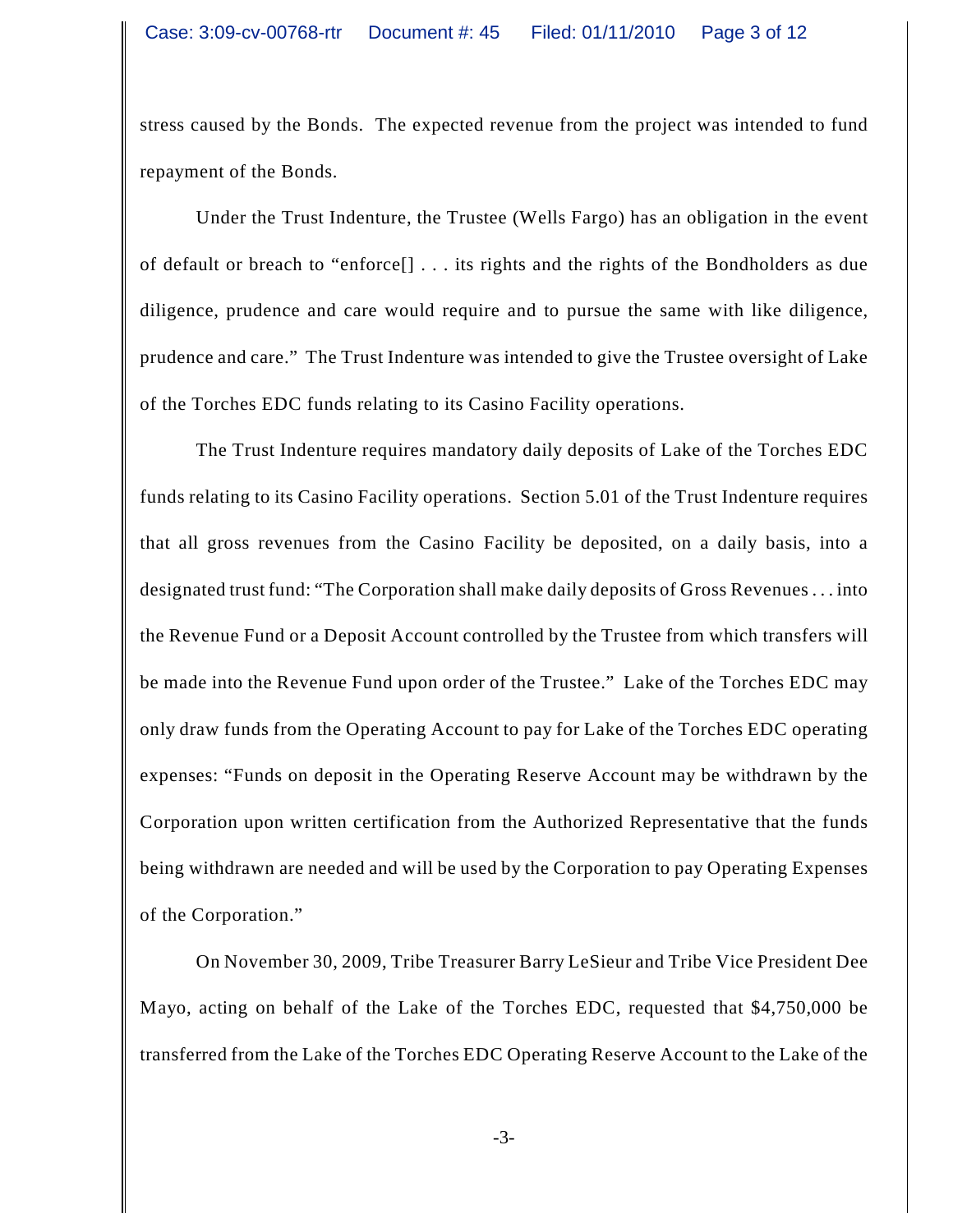Torches EDC Master Account at Chippewa Valley Bank. LeSieur and Mayo certified that the purpose of the transfer was to pay operating expenses of Lake of the Torches EDC. The funds were transferred pursuant to that request on December 1, 2009.

On December 7, 2009, Saybrook sent a letter to the Lake of the Torches EDC and the Tribe questioning the necessity of the transfer of funds for operating expenses and advising of Saybrook's request to the Trustee to demand documentation and evaluate the legitimacy of the transfer of funds. On December 8, December 9, and December 11, the Trustee made further requests for documentation as required by Sections 6.06 and 6.07 of the Trust Indenture. The Trustee alleges that Lake of the Torches EDC did not provide a substantive response to these demands and did not produce the documents required by these sections of the contract.

Section 8.01(c) of the Trust Indenture provides that a failure to "observe or perform, in any material respect, any covenant, condition, agreement or provision" of the Indenture Agreement (including Sections 5.01, 6.06 and 6.07) constitutes an Event of Default. Section 8.02 provides that upon the occurrence of an Event of Default, the Trustee may "by notice in writing delivered to the Corporation declare the principal of all Bonds hereby secured then outstanding and the interest accrued thereon immediately due and payable, and such principal and interest shall thereupon become and be immediately due and payable . . ." Furthermore, the Trustee is entitled to the appointment of a receiver pursuant to Section 8.04.

On December 18, 2009, Saybrook requested the Trustee to declare the principal and interest of all bonds due immediately based on multiple Events of Default. The Trustee in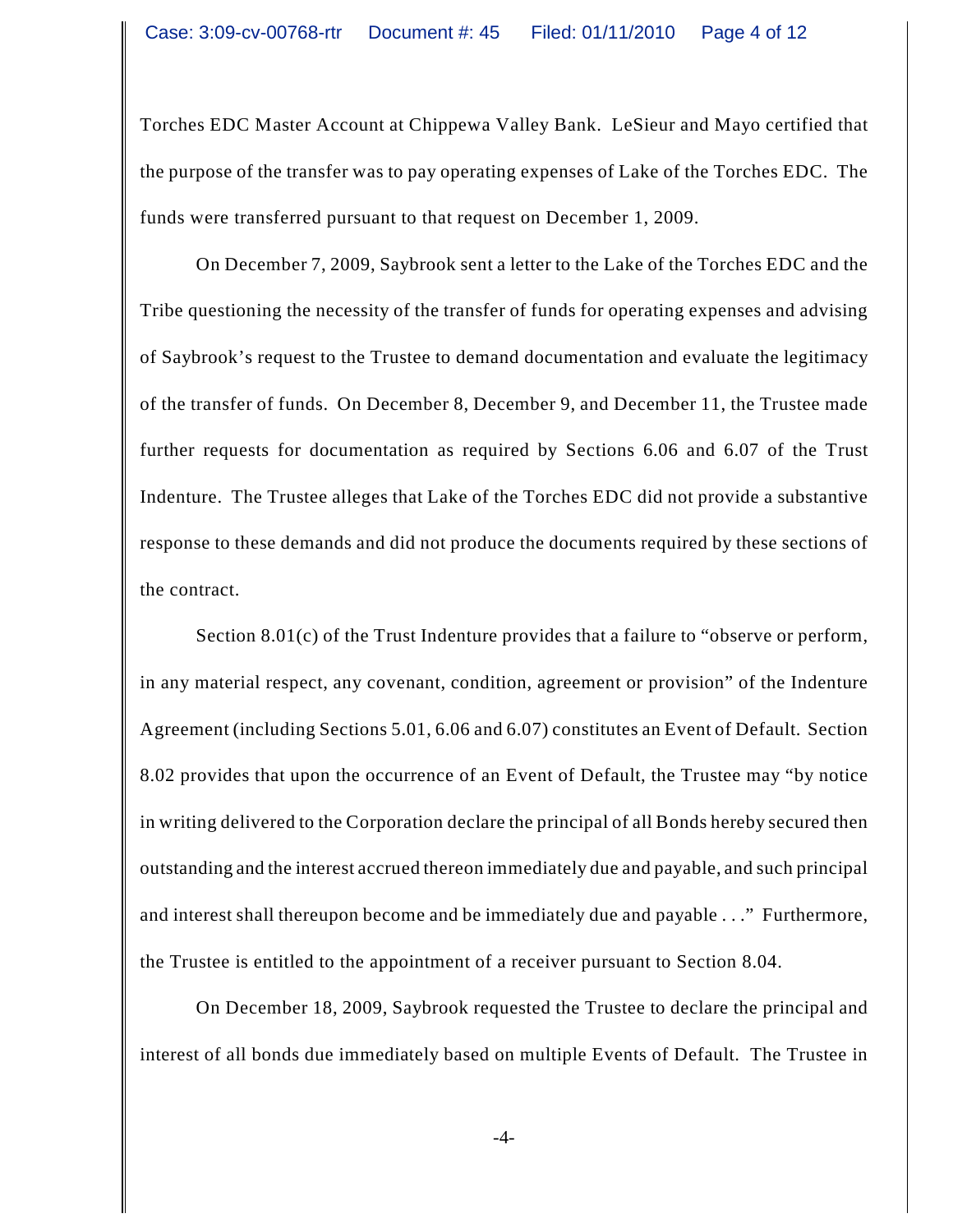turn notified the Lake of the Torches EDC that the principal and interest of all bonds are due immediately. On December 21, the Trustee brought the instant lawsuit, alleging four claims for breach of the Trust Indenture: (1) Failure to Deposit Daily all Gross Revenues; (2) Use of Funds for Unauthorized Purpose; (3) Failure to Provide Records for Inspection; and (4) Failure to Provide Financial Statements.

#### **ANALYSIS**

In 1988, Congress passed the Indian Gaming Regulation Act ("IGRA"). The IGRA establishes "a statutory basis for the operation of gaming by Indian tribes as a means of promoting tribal economic development, self-sufficiency, and strong tribal governments." 25 U.S.C. § 2702(1). The IGRA was also enacted to "shield [Indian tribes] from organized crime and other corrupting influences, to ensure that the Indian tribe is the primary beneficiary of the gaming operation, and to assure that gaming is conducted fairly and honestly by both the operator and players." 25 U.S.C. § 2702(2).The IGRA effects these goals in part by providing for federal oversight of contracts between tribes and non-tribal entities for the management of tribal gaming operations. Tribes may enter into contracts for the management of gaming operations only with the approval of the National Indian Gaming Commission ("NIGC") Chairman. *See* 25 U.S.C. § 2711(a)(1); 25 U.S.C. § 2710(d)(9). Unapproved management contracts are void. *See* 25 C.F.R. § 533.7; *First Am. Kickapoo Operations, L.L.C. v. Multimedia Games, Inc.*, 412 F.3d 1166, 1176 (10th Cir. 2005) ("Lacking the formality of NIGC approval, an agreement to manage does not become a contract: it is void"). It is undisputed that the Trust Indenture was not approved by the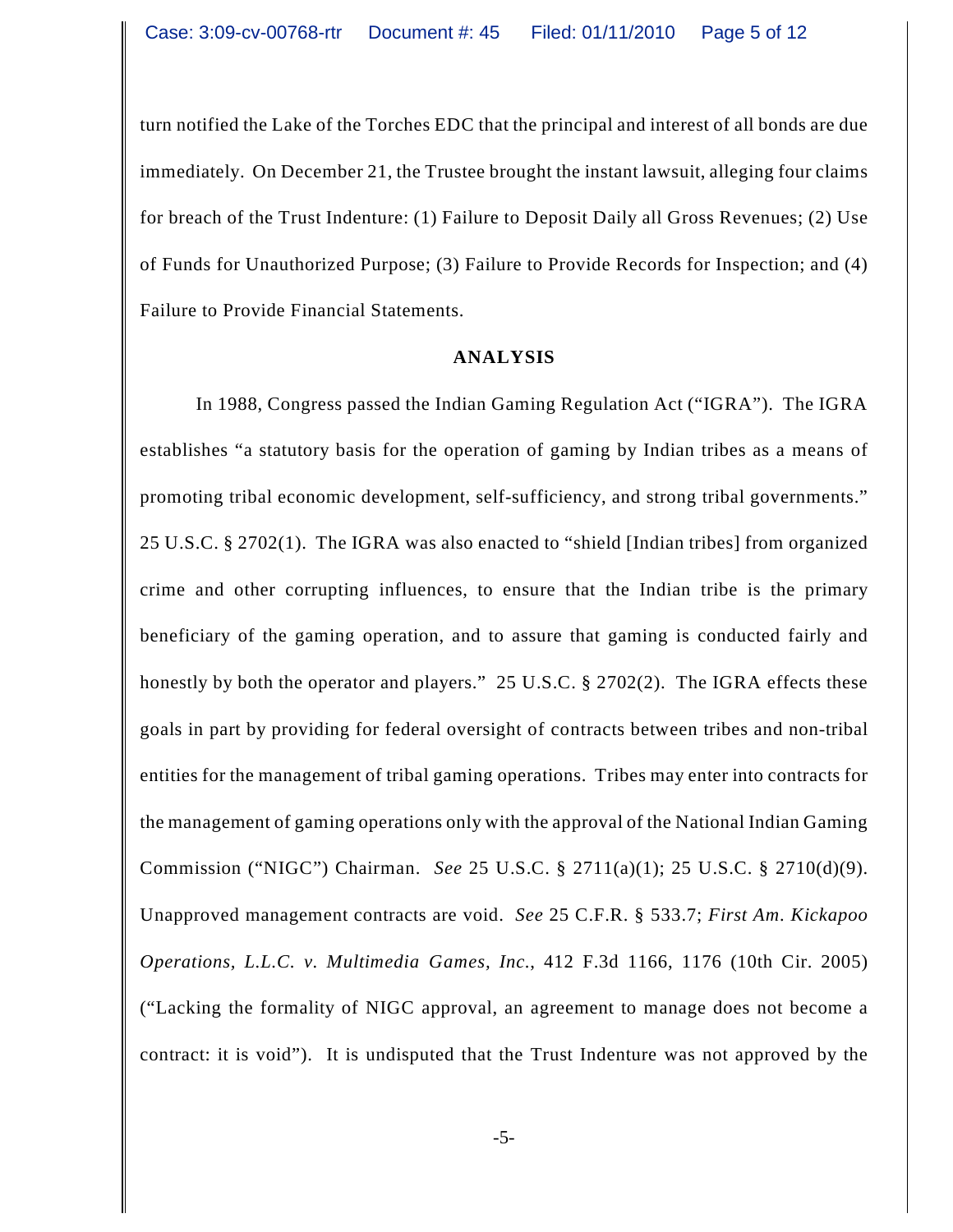NIGC. Therefore, if the Court determines that the contract is a management contract, the contract is void.

The IGRA regulations define "management contract" as "any contract, subcontract, or collateral agreement between an Indian tribe and a contractor or between a contractor and a subcontractor if such contract or agreement provides for the management of all or part of a gaming operation." 25 C.F.R. § 502.15.The regulations also define "primary management official" as any person who has authority to "set up working policy for the gaming operation." 25 C.F.R. § 502.19(b)(2). Accordingly, the regulations demonstrate that a "necessary condition for a management contract is that it grant to a party other than the tribe some authority with regard to a gaming operation." *Machal, Inc. v. Jena Band of Choctaw Indians*, 387 F. Supp. 2d 659, 665 (W.D. La. 2005) (citing *First Am. Kickapoo*).

The security provided for the Bonds was the existing Casino Facility in Lac du Flambeau. The Corporation pledged "[a]ll right, title and interest in and to the Gross Revenues of the Corporation, and investment earnings on the Gross Revenues of the Corporation." Trust Indenture at 2, Granting Clause I. The Gross Revenues of the Corporation include all receipts from the operation of the Casino Facility. *Id.* § 1.01. The Corporation also pledged the Casino's equipment and "[a]ll right, title, and interest in and to the Corporation's accounts, deposit accounts, general intangibles, chattel paper, instruments and investment property and the proceedings of each of the foregoing and all books, records and files relating to all or any portion of the Pledged Revenues." *Id.* at 2, Granting Clause II.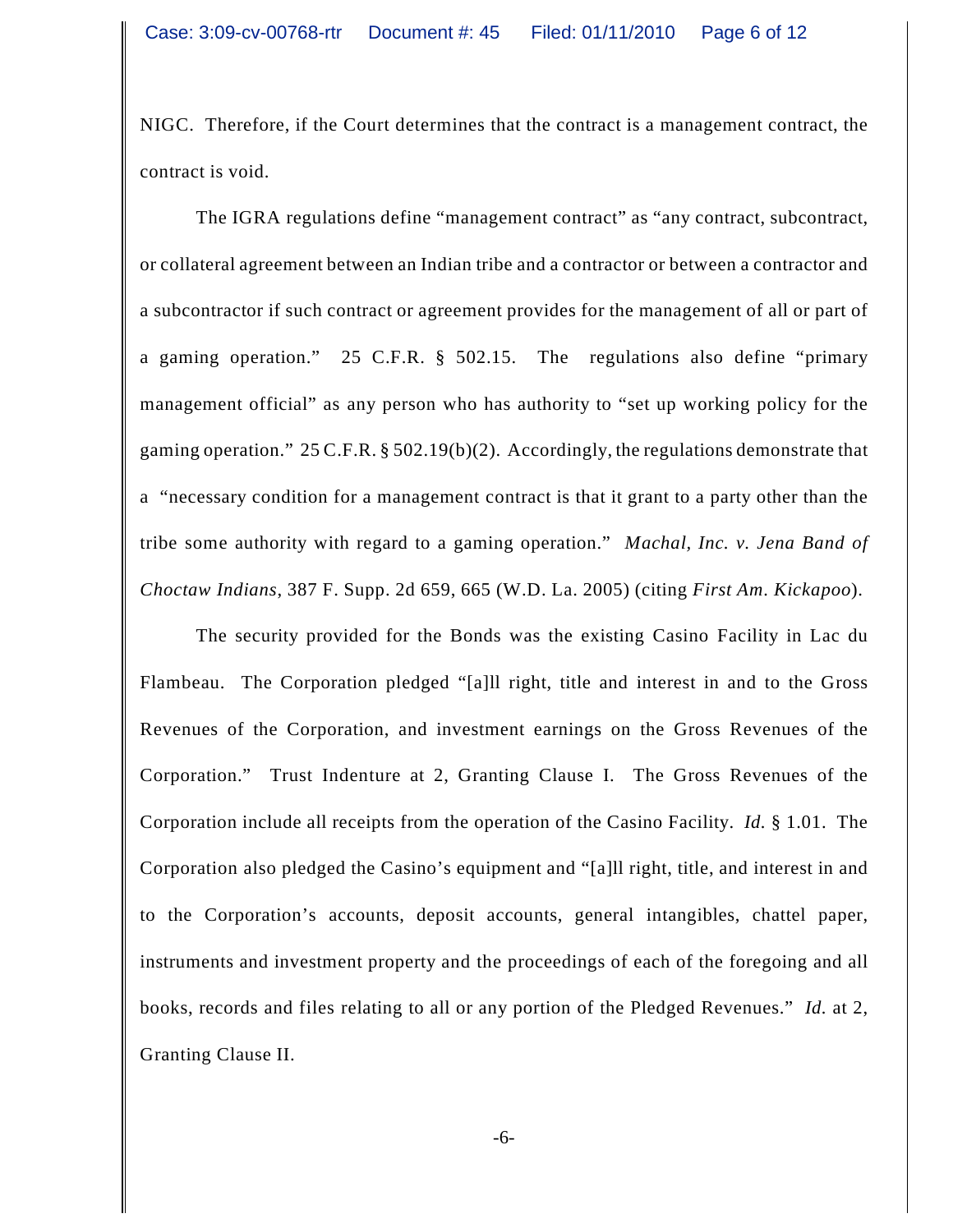The Trust Indenture provides that the Corporation cannot "incur capital expenditures that exceed 25% of the prior fiscal year's capital expenditures without receiving the written consent of [at least 51% of the bondholders], which consent will not be unreasonably withheld." *Id.* at § 6.18. It provides for the appointment of a "Management Consultant" at the direction of a majority of the bondholders if the "Debt Service Ratio" falls below a certain level. *Id.* at  $\S 6.19$ <sup>1</sup>. It further provides that the Corporation will not "replace or remove and will not permit the replacement or removal of the [Casino's] General Manager, Controller, or Chairman or Executive Director of the Gaming Commission for any reason without first obtaining the prior written consent of 51% of the [bondholders]." Trust Indenture, § 6.20. All of these provisions give the bondholders the opportunity to exert significant control over the management operations of the Casino Facility. *See* Affidavit of Kevin Washburn,<sup>2</sup> ¶ 8; *First Am. Kickapoo*, 412 F.3d at 1173 (provision to "supervise, train and instruct" Casino employees allowed contractor to set up working policy for the Casino); 25 C.F.R. § 531.1(b)(4) (hiring, firing, training and promoting employees); 25 C.F.R. § 531.1(b)(1) (maintenance and improvement of gaming facility).

The Trust Indenture contains additional terms that give the bondholders management control when the Corporation defaults. In the case of a specified "Event of Default," the

 $1$  "Such independent management consultant shall conduct a review and provide a report . . . which make recommendations as to improving the operations and cash flow of the Casino Facility. The Corporation agrees to use its best efforts to implement the recommendations of the management consultant within ninety (90) days . . ."

 $^2$  Kevin Washburn is a former General Counsel for the NIGC and is currently the Dean of the University of New Mexico School of Law. Dean Washburn reviewed the Trust Indenture and opined that "if the NIGC had been given an opportunity to review the Trust Indenture, it would very likely have found that the indenture as written constitutes a management contract, and it would have asserted jurisdiction over the agreement." Affidavit,  $\P$ 7.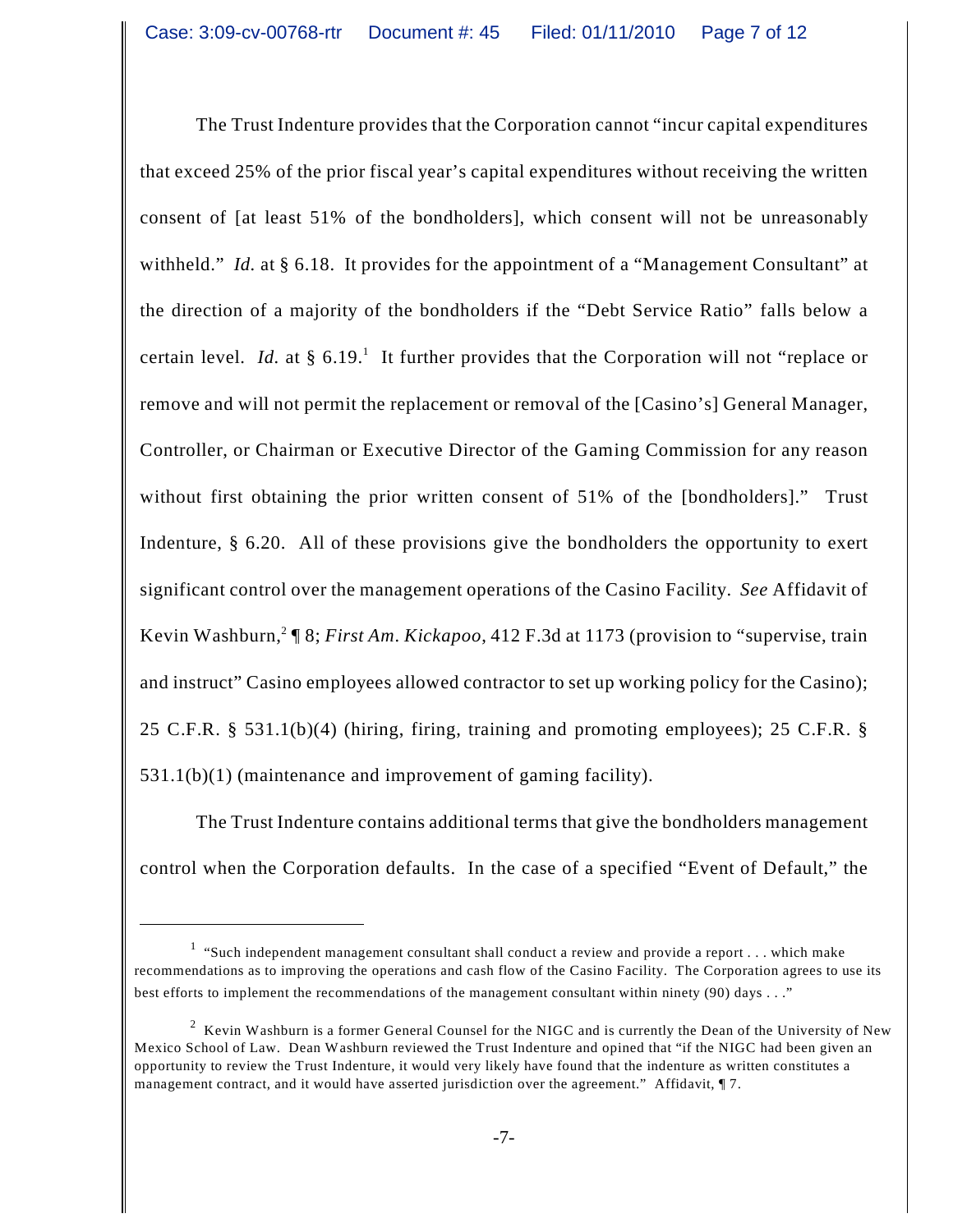majority of the bondholders "shall have the right to require, in writing, the Corporation to hire new management and shall have the right to consent, in writing, to the management personnel and/or company that the Corporation recommends as replacement management." Trust Indenture, § 8.02. An Event of Default also triggers the Trustee's right to the appointment of a receiver "of the Trust Estate and of the revenues, issues, payments and profits thereof . . . with such powers as the court making such appointment shall confer." *Id.*, § 8.04. The "Trust Estate" includes the assets pledged by the Corporation to secure the bonds – all revenues, equipment, and accounts of the Casino Facility. Wells Fargo argues that a receiver would not exercise oversight over the management of the Casino Facility, but would only ensure that the Corporation deposited its revenues and paid its liabilities. By forcing the Corporation to deposit its revenues and pay its liabilities, the receiver would in fact be exerting a form of managerial control since those monies could not be used for other purposes related to the operation of the Casino Facility. "The terms of the indenture seem to presuppose substantial control by a receiver over key financial decisions. These are among the most important decisions in managing a gaming operation and, because they involve large sums of money, are among the management decisions of greatest interest to NIGC regulators." Washburn Aff., ¶ 9.

Taken collectively and individually, these terms in the Trust Indenture give unapproved third parties the authority to set up working policy for the Casino Facility's gaming operation. Even though many of the provisions are contingent, "the regulations' definition of a management contract as an agreement that provides for the management of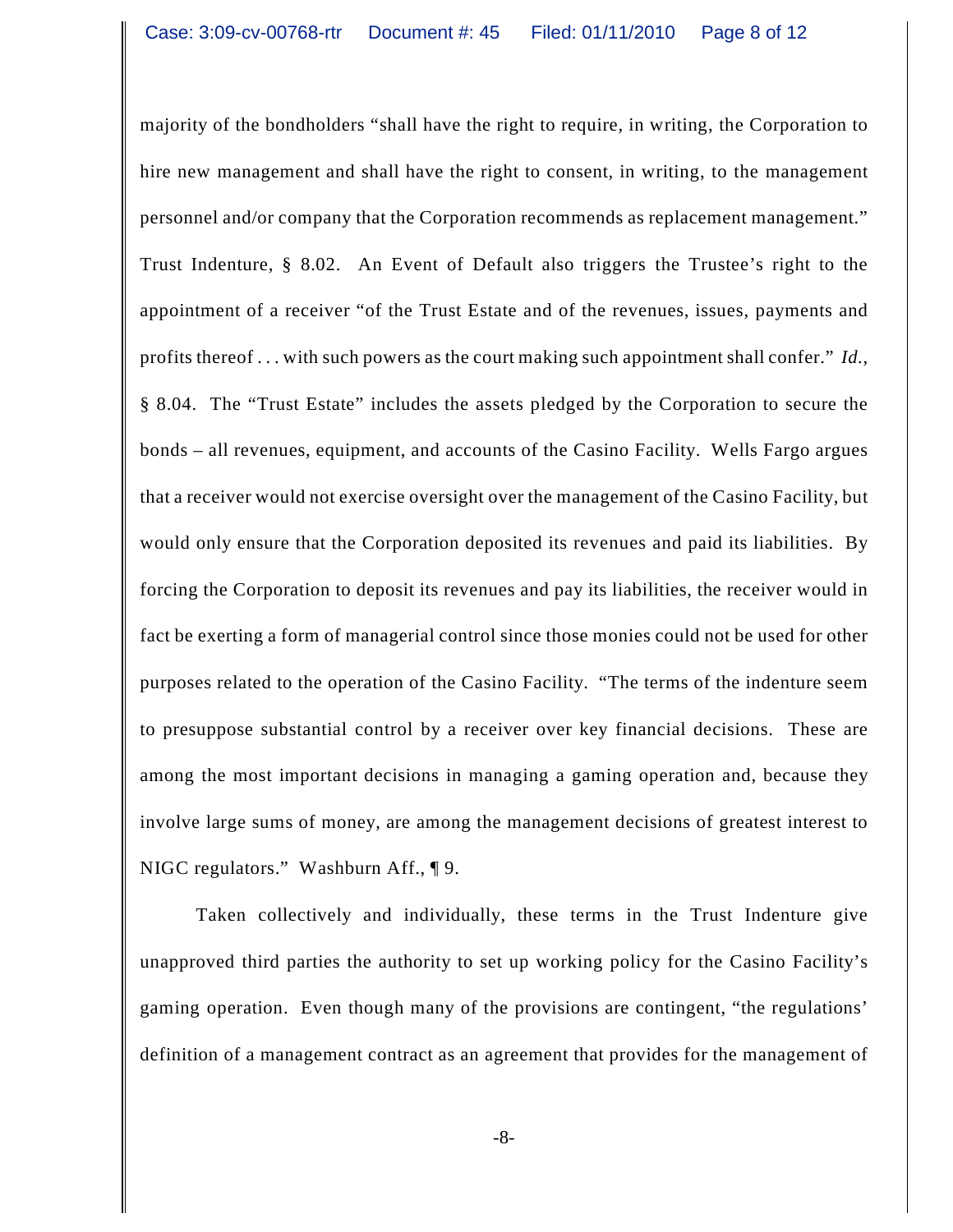'all or part' of a gaming operation suggests a definition of management that is partial rather than absolute, contingent rather than comprehensive." *First Am. Kickapoo* at 1175. The Court has no choice but to conclude that the Trust Indenture is a "management contract." *See, e.g., United States ex. rel. Bernard v. Casino Magic Corp.*, 293 F.3d 419, 424-25 (8th Cir. 2002) (series of agreements that gave the contractor "a percentage ownership interest in the Tribe's indebtedness" and "mandated the Tribe's compliance" with the contractor's recommendations was a management contract); *Machal*, 387 F. Supp. 2d at 667-70 (finding a series of agreements to be management contracts).

The Court's finding that the Trust Indenture is an unapproved management contract destroys the Court's jurisdiction over the defendant. In the absence of a clear waiver, suits against tribes (and tribal corporations) are barred by sovereign immunity. *See Altheimer & Gray v. Sioux Mfg. Corp.*, 983 F.2d 803, 812 (7th Cir. 1993) (citing *Oklahoma Tax Comm'n v. Citizen Band Potawatomi Indian Tribe*, 498 U.S. 505 (1991)); *Kiowa Tribe of Oklahoma v. Mfg. Tech., Inc.*, 523 U.S. 751, 753 (1998). The Trust Indenture contains a waiver provision, whereby the Corporation "expressly waives its sovereign immunity" in relation to "a suit to enforce the obligations of the Corporation under the Indenture, the Bond Resolution, the Security Agreement, or Bond Purchase Agreement." Trust Indenture, § 13.02. However, the entire contract is void *ab initio*, so the waiver in the Trust Indenture is also invalid. *See A.K. Mgt. Co. v. San Manuel Band of Mission Indians*, 789 F.2d 785, 789 (9th Cir. 1986) ("the waiver of sovereign immunity is clearly made part of the Agreement, and is not operable except as part of that Agreement. *Since the entire contract is inoperable*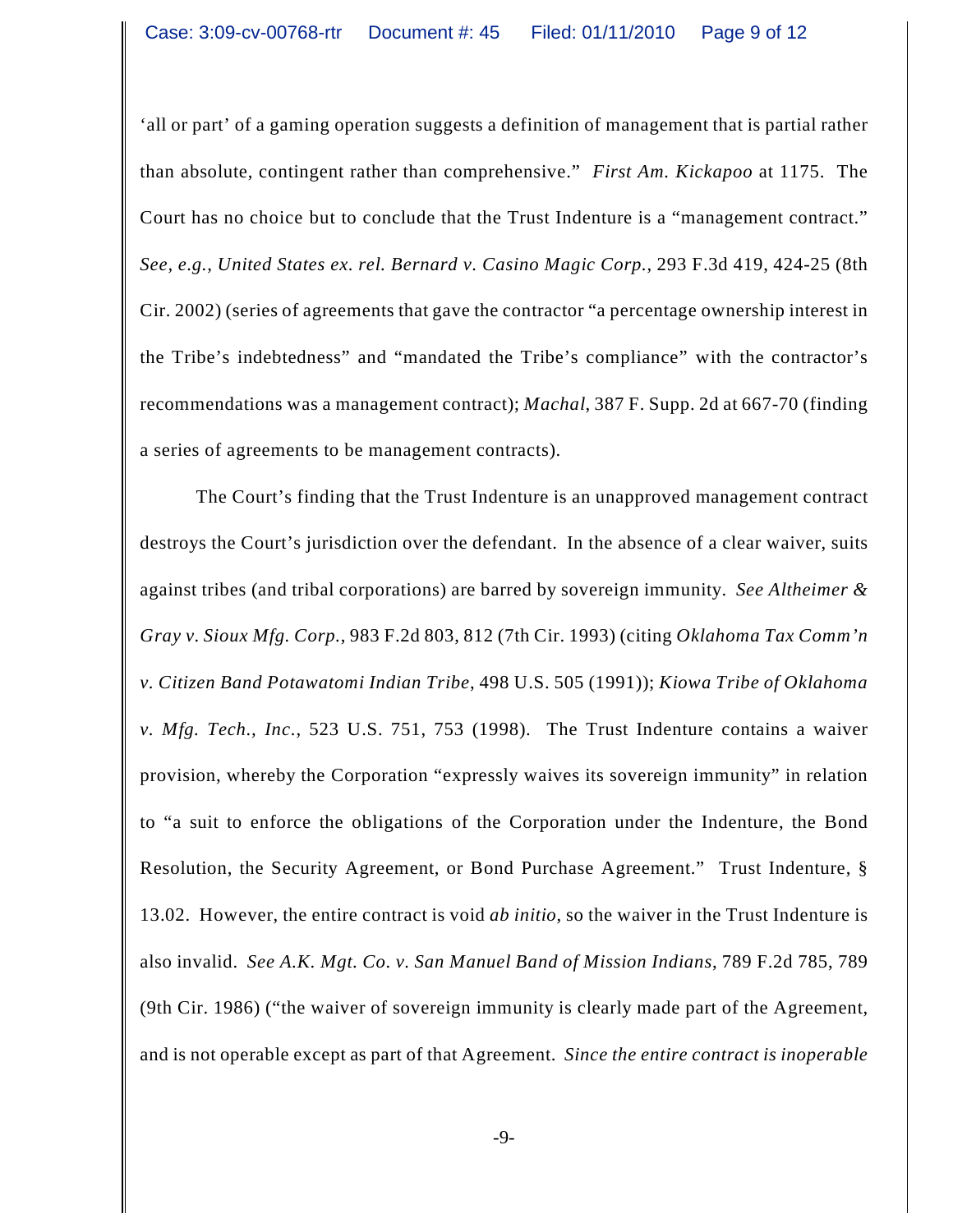*without BIA approval, the waiver is inoperable and, therefore, the tribe remains immune from suit*") (emphasis added).

Wells Fargo argues that the waiver provision is separable from the unenforceable provisions of the Trust Indenture. *See* Trust Indenture, § 14.04 (Separability of Indenture Provisions). As an initial matter, the Court agrees with the Tenth Circuit's observation that it "may be questioned whether any part of a contract determined to be void ab initio, including the severability provisions, may be enforced." *First Am. Kickapoo*, 412 F.3d at 1178 n.5. In any event, the argument is a non-starter. Even if the waiver provision could be saved, the remainder of the Trust Indenture is void, so there would be no remaining obligations to enforce under the contract.<sup>3</sup>

Wells Fargo argues that only the NIGC Chairman may determine whether a contract is void under the IGRA. This argument misapprehends the nature of the administrative scheme and the consequences which flow from the failure to gain approval of a purported management contract. Wells Fargo brought this action to enforce the Trust Indenture and sought immediate appointment of a receiver, thus bringing the issue of the validity of the contract squarely before the Court. If a contract with an Indian tribe is a management contract, then the Court has no choice but to find such a contract void if it was not approved by the Chairman. *See* 25 C.F.R. § 533.7. "The regulations' requirement that management

<sup>&</sup>lt;sup>3</sup> Wells Fargo did not argue that the illegal management provisions could be severed from the remainder of the Trust Indenture. The "rule of severability" provides that a contract may survive if an illegal clause can be severed from the remainder of the contract without defeating the primary purpose of the bargain. *See Dawson v. Goldammer*, 722 N.W.2d 106, 110 (Ct. App. 2006). Because many of the "Event of Default" provisions are illegal, the contract cannot be severed. *See First Am. Kickapoo* at 1178 (declining to sever provisions when the entire contract is meant to be a "package deal").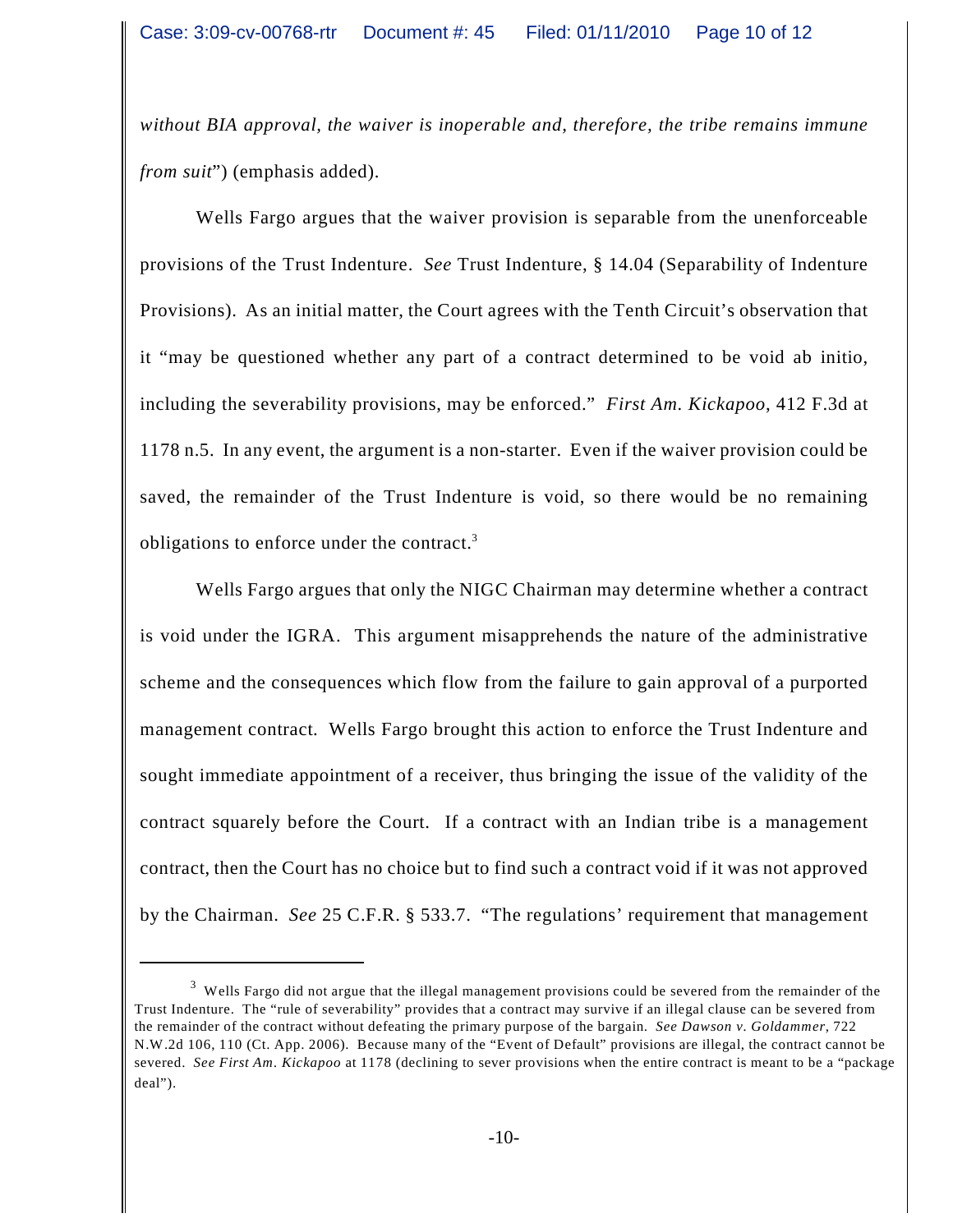contracts be approved to be valid creates no ontological mystery whereby a contracts springs fully-fashioned from nothingness, but rather identifies a formality necessary before an agreement to manage a tribal gaming operation can become a contract to so manage." *First Am. Kickapoo* at 1176.

In *United States ex rel. St. Regis Mohawk Tribe v. President R.C. - St. Regis Mgt. Co.*, 451 F.3d 44 (2d Cir. 2006), the Second Circuit dismissed a Tribe's request for a declaratory judgment that an unapproved management contract was void. The court dismissed because the Tribe failed to exhaust their administrative remedies. "By proceeding directly to the district court in an action nowhere authorized under IGRA, the Tribe impermissibly sought a determination outside the administrative review scheme drafted by Congress." *Id.* at 51. *St. Regis* is inapposite because it arose in a completely different procedural posture. In the instant case, Wells Fargo seeks to *enforce* a management contract, but the Court cannot give effect to such a contract in the absence of prior approval from the NIGC Chairman. In other words, the Court may determine whether a contract is a management contract when the issue becomes ripe for adjudication. *See Casino Magic Corp.*, 293 F.3d at 424-26; *First Am. Kickapoo* at 1172-75.

Similarly, Wells Fargo argues that the Corporation should be estopped from arguing the invalidity of the Trust Indenture because the Corporation failed to exhaust its administrative remedies. This argument ignores the Tribe's pursuit of an NIGC opinion as part of an ongoing effort to renegotiate the Bond payments with the Trustee, an effort that predates this litigation. *See* Declaration of William Beson, ¶¶ 12-14. Moreover, Wells